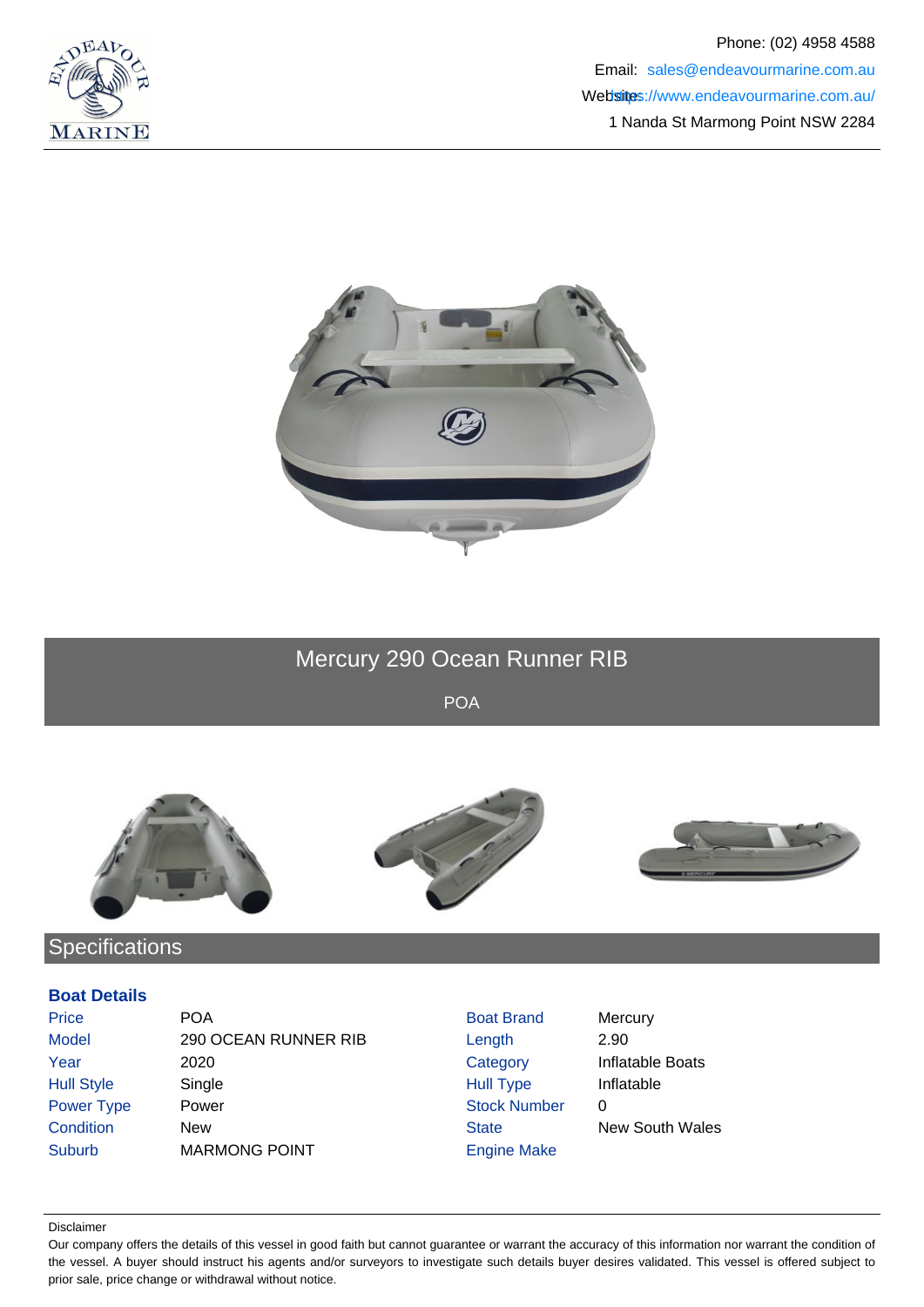

### **Description**

Model: 290 Ocean Runner RIB FabricMehler Haku PVC or Achillies HP Boat ColourGrey for Mehler Haku PVC model White for Achillies HP model Max. persons4 Max. HP15 Transom heightShort Max. engine weight (kg)60 Max. load (kg)420 Weight1 (kg)59 for Mehler Haku PVC model 62 for Achillies HP model Length (cm) [outside]290 Width (cm) [outside]162 Tube diameter (cm)41 Number of air chambers3 **KeelRigid** FloorFibreglass Dimensions of folded boat (cm) - Bag 1245 x 115 x 50 Warranty on fabric and seams3 years for Mehler Haku PVC model 5 years for Achillies HP model

Note:

1. Includes weight of oars, does not include the weight of seat (where applicable), double action pump, repair kit and carry bag.

Recommended tube air pressure is 0.25bar (3.6psi)

Due to our constant efforts to offer the finest products available, Mercury inflatables reserves the right to change specifications without notice.EquipmentHull

• Heavy duty fibreglass Rigid Inflatable Boat (RIB). Sanwich-laminated fibreglass hull, highly manoeuvrable and top performance. Great as a tender or fishing boat.

• Non slip floor

- Deep V hull for better performance.
- Stainless steel towing eyes in transom, make ideal davit lifting points or towing eyes for water sports activities.
- Inside one way water drain.
- Buoyancy Tube
- Available in Mehler Haku PVC or Achillies HP fabric
- 3 separate internal air chambers for safety.
- Semi-recessed air valves self draining, internal spring-loaded quick seal system, with plug.
- Euro-style rounded and reinforced end cones.
- Easily accessible internal lifting eyes, make ideal davit lifting points.
- Dragon handles, soft and comfortable.
- Oar stowage.
- Rub strake.
- 4 x combined external cleat / grab handles for easy transportation and launching.
- Bow-eye.

Disclaimer

Our company offers the details of this vessel in good faith but cannot guarantee or warrant the accuracy of this information nor warrant the condition of the vessel. A buyer should instruct his agents and/or surveyors to investigate such details buyer desires validated. This vessel is offered subject to prior sale, price change or withdrawal without notice.